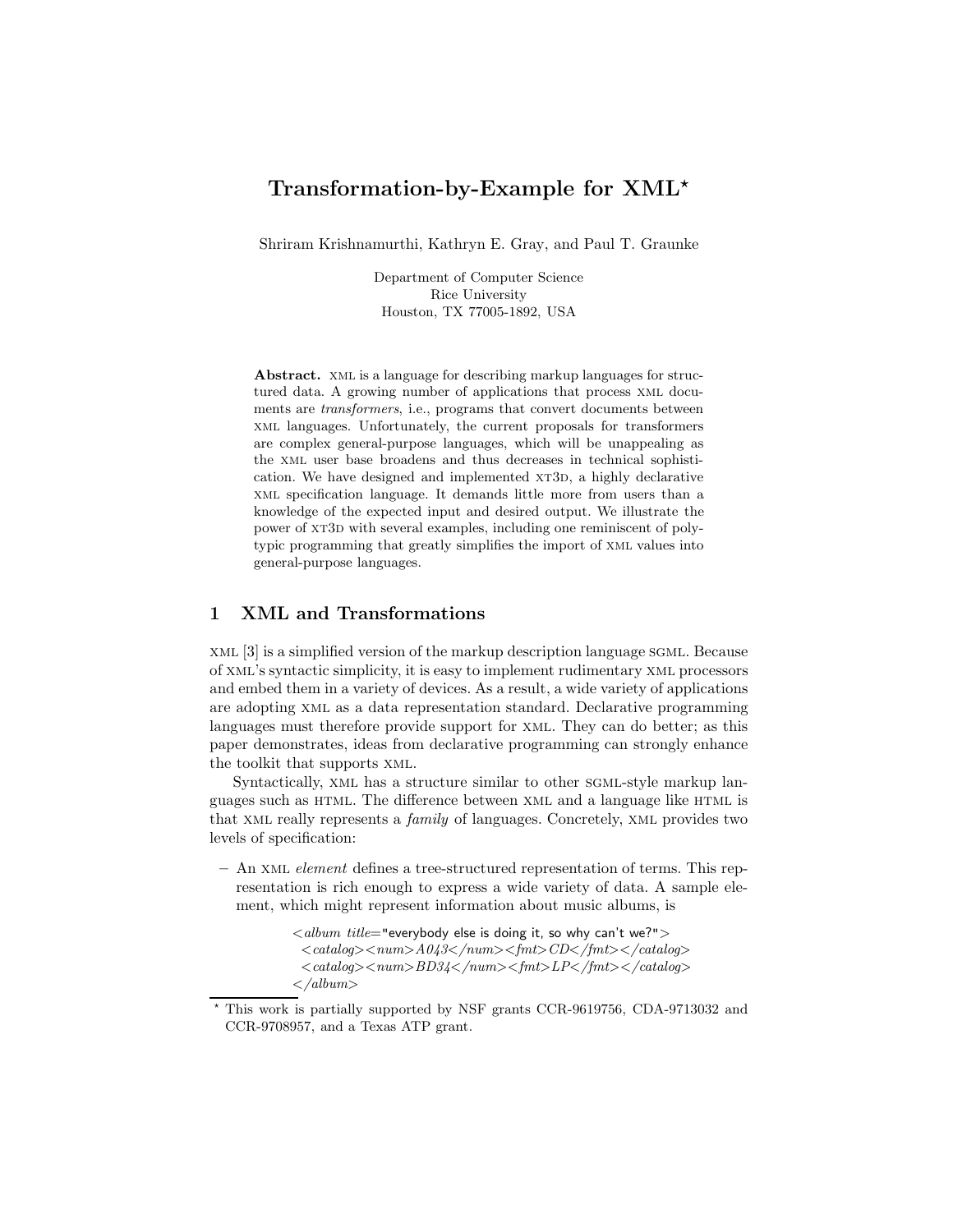**–** An xml *language* is essentially a BNF grammar that lists the valid elements and states how they may nest within each other. A language thus circumscribes a subset of the universe of all possible elements. The language of music albums may, for instance, allow an *album* element to mention only the name and catalog entries of an album.

An input whose elements meet the basic syntactic requirements of xml (such as matching and properly nested element tags) is said to be *well-formed*. A wellformed element that meets the requirements of a language, or *document type definition*, is called *valid* (with respect to that definition).

This two-level syntax makes xml documents easy to process in two phases. The first phase converts an input character stream into a stream of elements, checking only for well-formedness. The second phase, which can proceed in a top-down fashion, checks each element in the stream for conformance with a language definition. In short, xml is relatively easy to parse.

xml is commonly associated with the Web. New xml languages can be used to provide more structure to information than Web markup languages like html offer. These benefits can also be harnessed in several other contexts, so xml is expected to see widespread use for defining syntaxes for communication standards, database entries, programming languages, and so forth. Already, user communities are defining xml languages for business data, mathematics, chemistry, etc. xml thus promises to be an important and ubiquitous vehicle for data storage and transmission.

By itself, an xml document does nothing. It represents uninterpreted data. Its value lies in processors that understand the document and use it to perform some action. The set of processors for a language is potentially unlimited, e.g.,

| XML Language                                                 | Processor   | Action                                  |
|--------------------------------------------------------------|-------------|-----------------------------------------|
| HTML                                                         | Web browser | renders document on screen              |
| music albums                                                 |             | inventory lister generates HTML listing |
| a programming language pretty-printer generates HTML listing |             |                                         |
| a programming language interpreter                           |             | runs program                            |

A surprising number of these actions involve transforming one xml language into another. Even rendering documents on screen involves transformations. The xsl standard [6] defines an xml language for "formatting objects" that provide lowlevel formatting control of a document's content. As the number of domains that use xml to represent their information increases, more of these actions will be xml transformations.

Recognizing the importance of transformations, the xml standards committee is defining XSLT, a language for describing transformations between XML languages. Unfortunately, XSLT is an ad hoc language with no complete, formal semantics. Worse, XSLT appears to be a fairly complex language, and seemingly simple transformations require the user to essentially write a traditional procedural program. As xml's audience grows to encompass users of decreasing technical sophistication, XSLT's complexity imposes prohibitive demands on users, and increases the likelihood of errors.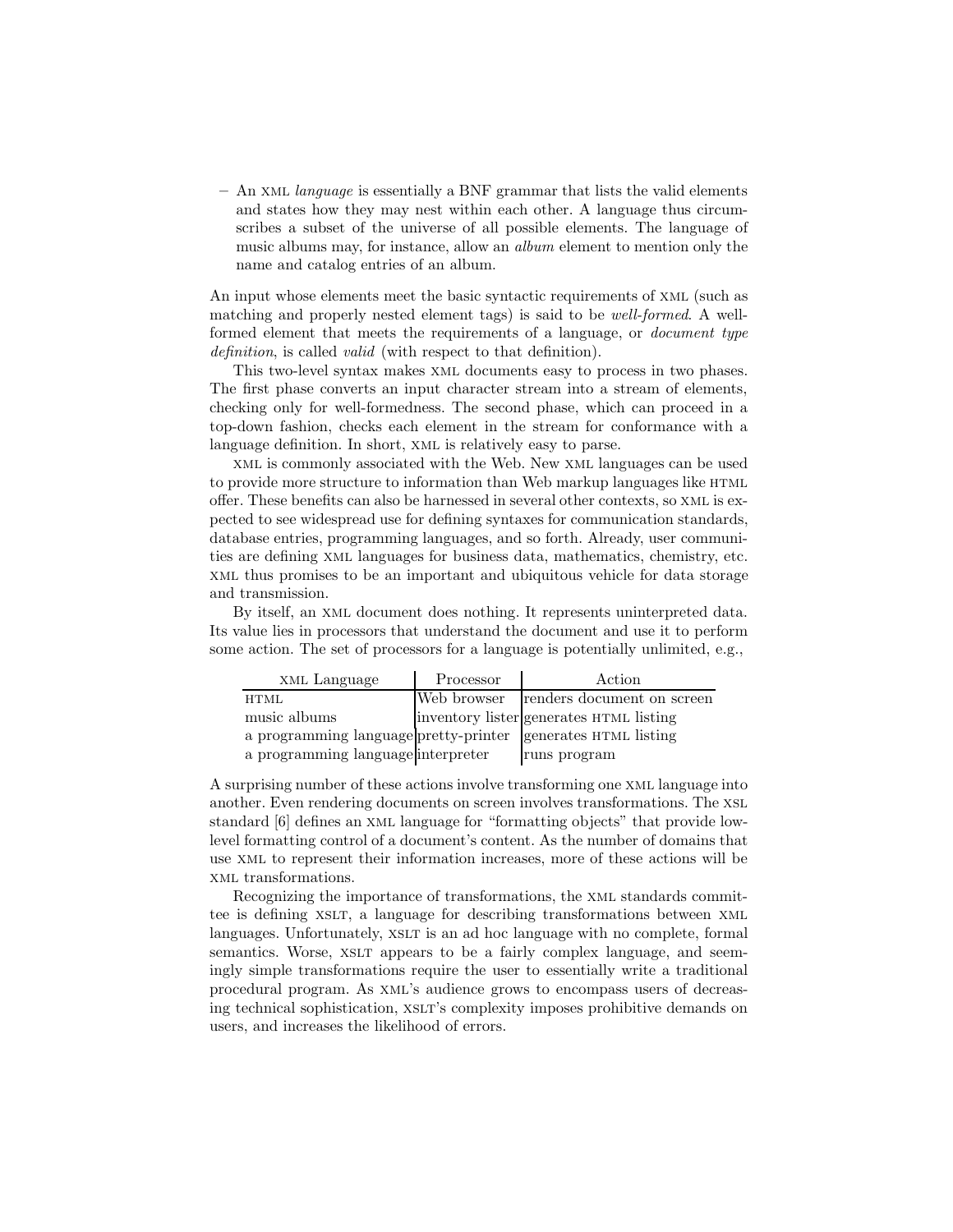To address this problem, we have designed and implemented XT3D, a transformation system for XML. XT3D is itself an XML language, so users do not need to learn a new surface syntax. The principal advantage of XT3D over XSLT is that it provides an extremely simple, declarative language for describing transformations over XML elements. Specifically, an XT3D specification contains little more than outlines of the expected input and the desired output of the transformation. Thus we anticipate that even users with minimal technical skills can use XT3D.

We hope the ideas of this paper will broaden the discussion on XML transformation languages. In particular, this paper includes several examples of transformations that can be implemented conveniently in XT3D, including some reminiscent of polytypic programming. We believe these examples can serve as part of a benchmark suite for evaluating transformation languages.

The rest of this paper is organized as follows. Section 2 briefly describes xml's syntax and language descriptions. Section 3 explains xt3d through a series of examples, and section 4 describes an extension and some pragmatic considerations. Section 5 describes how xt3D can automate the embedding of xml data in a general-purpose language. Section 6 describes some details about our implementation and its current status. The last two sections discuss related work and offer concluding remarks.

#### **2 Background**

xml documents consist of *elements*. The outermost element in the sample presented in section 1 describes an album. An album has one *attribute*, a title. Its *content* is a sequence of catalog entries. Each catalog entry contains a number and a format element. All elements must be properly nested, with elements represented by matching opening and closing tags, e.g., <*album*> and <*/album*>. *Empty* elements, which are elements with no contents (but possibly with attributes), use only one tag, which is closed with */*>, e.g., <*empty/*>.

xml users define *languages* via an xml schema [1], which is essentially a BNF description. A schema that validates the sample xml element of section 1 is shown in figure 1. The elements in a document can specify attributes in any order, whereas content must follow the order described by the schema. The *minOccur* attribute specifies the minimum length required of a sequence of the referred element.

As the example suggests, XML SCHEMA is itself an XML language. Schemas are being proposed as an alternative to traditional markup specifications, inherited from SGML, called DTDs. Unlike schemas, DTDs are not XML languages. Section 5 exploits the fact that schemas are xml documents.

## **3 Transformation by Example (by Example)**

We call the style of transformations employed by  $XT3D$  "transformation by example" by analogy to the work of Kohlbecker and Wand [13]. An XT3D trans-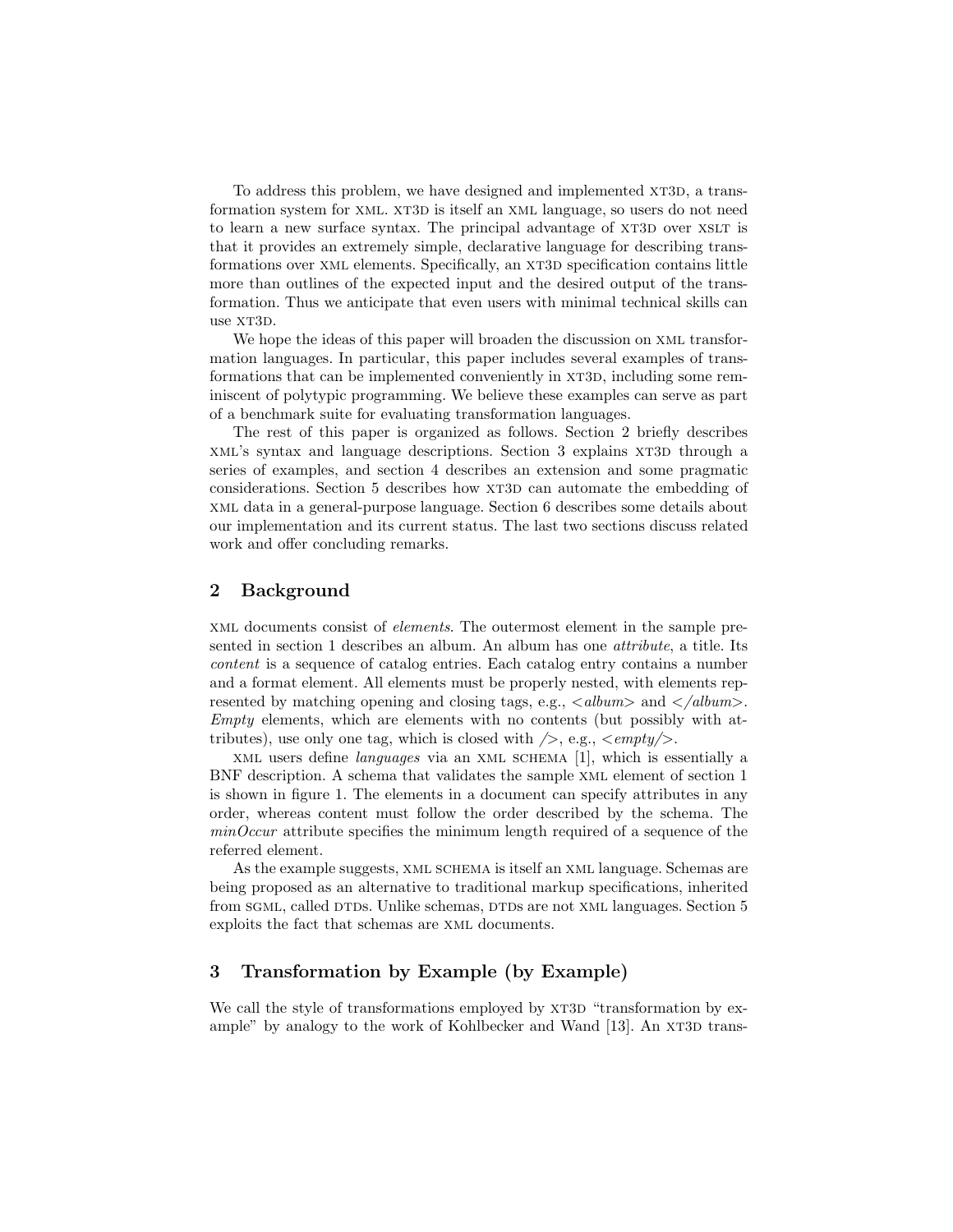```
\langleschema\rangle\leq elementType\ name="album"\leqsequence minOccur="0">
    \leqelementTypeRef name="catalog" \geq\langle/sequence\rangle\langle attrDecl name="title" \langle\langle/elementType>\leq elementType\ name="num"\langle datatypeRef name="string"/>
 \langleelementType\rangle\leq elementType\ name="catalog"\langle\mathit{sequence}\rangle\leqelementTypeRef name="num"/>\leqelementTypeRef name="fmt"/>\langle/sequence\rangle\langleelementType>\leq elementType\ name="fmt"\langle datatypeRef name="string"/>
                                                       \langleelementType></schema>
```
**Fig. 1.** Sample Schema

formation consists of pairs of patterns representing the expected source and the desired output. These patterns, which are parameterized over pattern variables, are in the source and destination xml languages, respectively.

The pattern-matcher works by comparing each element in the input tree against the collection of defined patterns. An element matches a pattern if the element has the same structure as the pattern, with pattern variables in the pattern matching an arbitrary element in the actual input. The pattern matcher binds pattern variables to the corresponding parts of the inputs. It then generates an output element, substituting pattern variables with the sub-terms bound in the input. This new element is then expanded. This process continues until the input cannot be transformed further.

Figure 2 presents a sample xt3d transformation that processes elements that conform to the schema of section 2. The element *xt3d-transformation* introduces a new set of transformations. The *xt3d-macro* element represents a single transformation in this set. The *xt3d-clause* element delimits the two boxed terms, which constitute an input- and an output-pattern pair. Pattern variables are introduced as *xt3d-bind* elements in the input pattern, and *xt3d-use* elements in the output. An element's attributes (as opposed to its content) are matched by the  $xt3d-attr$  elements of the  $xt3d-attributes$  element.<sup>1</sup> If an attribute is specified literally in the input pattern, the pattern matcher checks that the element contains that attribute, with the value bound in the pattern.

The empty element  $\langle x \cdot x \cdot y \rangle$  denotes an ellipsis, which affects patternmatching. It follows a ("head") pattern in a sequence and matches a source

 $1$  This is the one point where  $XT3D$  departs from a pure "by example" syntax. We are forced to invent notation because xml attribute values can only be strings. Given a string value for an attribute,  $xT3D$  cannot determine whether the user means it to be a pattern variable (to be bound for use in the output) or a literal (to be checked for presence in the input). We rejected both embedding a special-purpose language in attribute value strings, and deviating from xml syntax.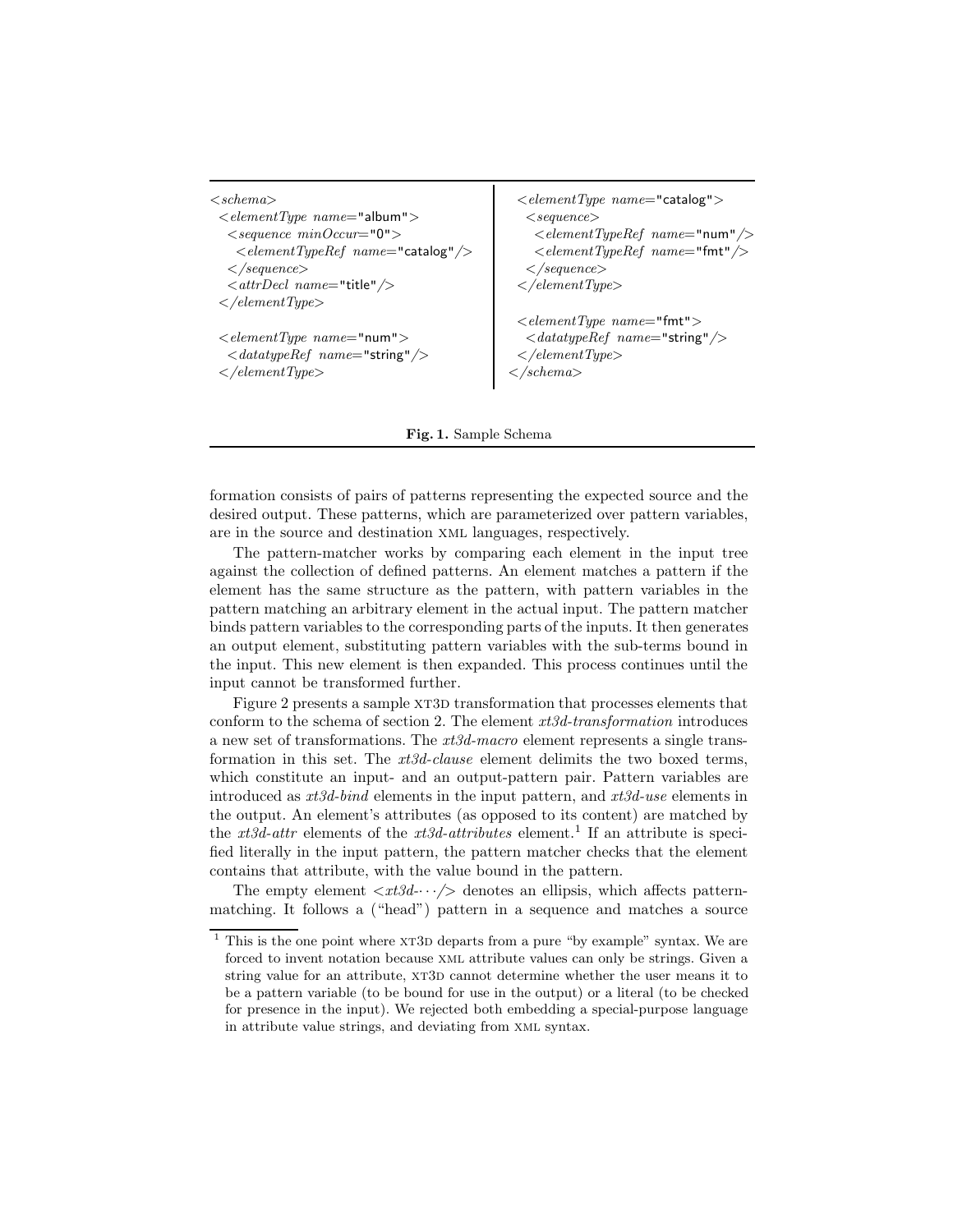

 $\langle \angle$ xt3d-clause $\rangle$  $\langle x t 3d$ -macro $\rangle$  $\langle x/xt3d\text{-}transformation\rangle$ 

Fig. 2. Sample XT3D Transformation

sequence of zero or more instances of the head pattern. It binds each pattern variable in the head pattern to a sequence. This sequence consists of the subterms, in order, of the terms in the source sequence that correspond to the pattern variable's position in the head pattern. Ellipses can be nested to arbitrary depth. Each nesting level introduces a nested sequence in the binding of a pattern variable.<sup>2</sup>

This transformation converts the album element of section 2 into

```
\langle ul \rangle\langleli\rangleeverybody else is doing it, so why can't we?\langleli\rangle\langle li \rangle \langle b \rangle A043 \langle /b \rangle \langle i \rangle CD \langle /i \rangle \langle /li \rangle\langle li \rangle \langle b \rangle BD34 \langle /b \rangle \langle i \rangle LP \langle i \rangle \langle li \rangle\langle \rangle
```
The following sub-pattern of the transformation's expected source uses ellipses:

 $\langle catalog \rangle$  $\langle \textit{num} \rangle \langle \textit{xt3d-bind name} = "num" / \rangle \langle \textit{num} \rangle$  $\langle fmt \rangle \langle xtd$ -bind name="fmt"/> $\langle fmt \rangle$  $\langle \text{Cataloq} \rangle \langle \text{xt3d} \dots \rangle$ 

 $^2$  Hence the name xT3D, which stands for "xML Transformations with Three Dots".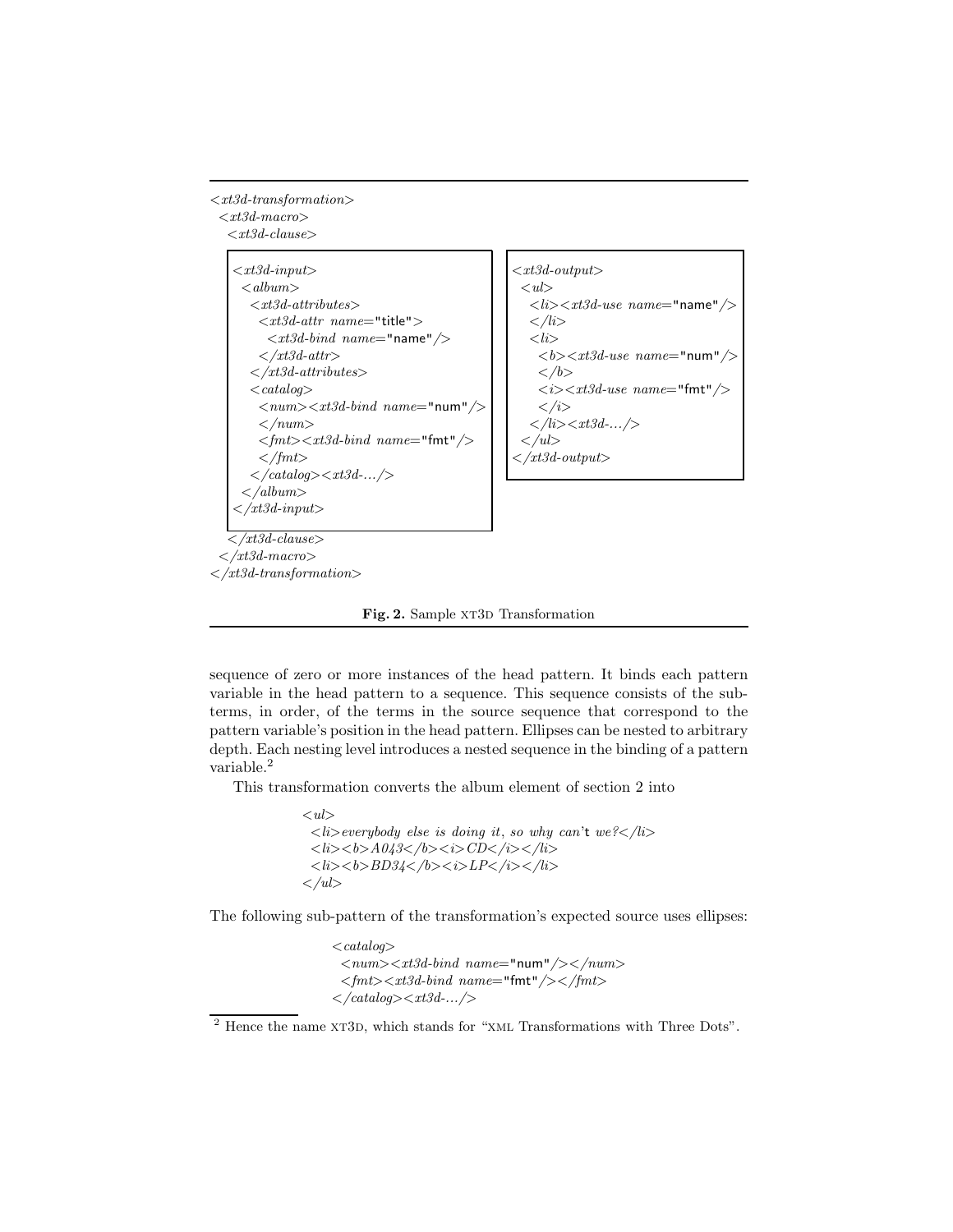In the sample album entry, this pattern matches against

 $\langle \text{catalog}\rangle \langle \text{num}\rangle A043\langle \text{/num}\rangle \langle \text{fmt}\rangle \langle \text{CD}\rangle / \langle \text{fmt}\rangle \langle \text{/catalog}\rangle$  $\langle \textit{catalog}\rangle \langle \textit{num}\rangle \textit{BD34}\langle \textit{/num}\rangle \langle \textit{fmt}\rangle \textit{LP}\langle \textit{/fmt}\rangle \langle \textit{/catalog}\rangle$ 

binding *form* to the sequence "CD" followed by "LP", and *number* to "A043" followed by "BD34". The output pattern pairs numbers with formats:

> $-$  $$  $\langle i \rangle \langle x t 3d$ -use name="fmt"/> $\langle i \rangle$  $\langle \sqrt{2} i \rangle \langle x t 3 d \cdots \rangle$

As a second example, consider a variant on the first that lists the numbers and formats separately. We only need change the output rule:

```
\langle x t 3d-output\rangle<\!\!ul\!\!>\langle 1 \rangle \langle 1 \rangle \langle 1 \rangle \langle 1 \rangle as name="name"\langle \text{1} z \rangle \langle \text{1} z \rangle \langle \text{1} z \rangle \langle \text{1} z \rangle as \text{1} \times \text{1} \times \text{1} \times \text{1} \times \text{1} \times \text{1} \times \text{1} \times \text{1} \times \text{1} \times \text{1} \times \text{1} \times \text{1} \times \text{1} \times \text{1} \times \text{1} \times \text{1} \times \text{1} \times \text{1} \times \text{1} \times \text{1} \times \text{1} \times \text{1} \times \text{1} \times \text{1} \times \text{1} \\langle \text{11} \rangle \langle \text{12} \rangle \langle \text{13} \rangle \langle \text{13} \rangle ase name="fmt"/>\langle \text{12} \rangle \langle \text{13} \rangle \langle \text{11} \rangle\langle \rangle\langle x t 3d-output\rangle
```
In short, this transformation is a simple version of a table transposition. (By using nested ellipses, we can handle arbitrary numbers of rows and columns.)

These examples distill the essence of similar ones presented in the XSLT document  $[4]$  and the paper by Wallace and Runciman  $[18]$ . The XT3D specifications do not involve list processing combinators or conventional procedural programming. We therefore believe XT3D will be especially helpful for users who have little or no formal programming experience.

The third example illustrates a transformation that may be useful in software that generates rudimentary English phrases from databases. Given a database of purchase records, it uses the transformations of figure 3 to generate a purchase summary such that multiple purchases are separated by commas, except for the last two, which are separated by the word "and". Two examples of the input and generated terms are

| $\langle purehase \rangle$                        |            |                                                                                  |  |
|---------------------------------------------------|------------|----------------------------------------------------------------------------------|--|
| $\langle p \rangle$ 4 tinkers $\langle p \rangle$ | $\implies$ | $\langle \text{text} \rangle$ $\downarrow$ tinkers $\langle \text{text} \rangle$ |  |
| $\langle$ /purchase>                              |            |                                                                                  |  |

and

```
<purchase>p>4 tinkersp>p>\langle p \rangle tailors \langle p \ranglep>2 soldiersp>p>2< p > 1 spy< p > 1</purchase>
                                              =⇒
                                                            \langle \text{text} \rangle \downarrow tinkers,
                                                             \langle \text{text} > 5 \text{ tailors}, \rangle<text>2 soldiers and
                                                                  \langle \text{text} > 1 \text{ spy}\langle \text{text}\rangle\langle \text{1} \rangle\langle \text{1} \rangle\langle \text{1} \rangle
```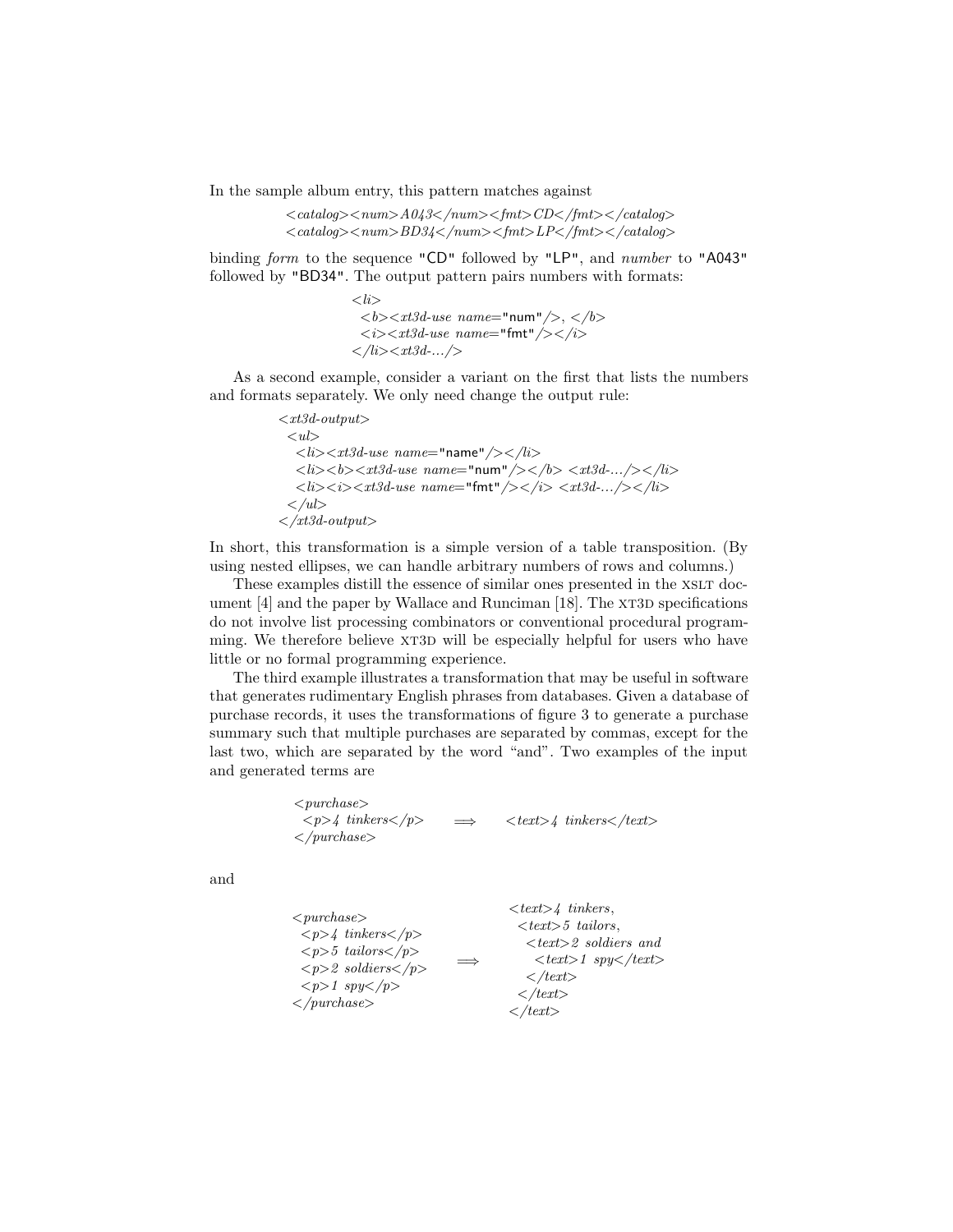

Fig. 3. Phrases from Databases in XT3D

Figure 4 presents what we believe is the equivalent transformation in XSLT. Though an XML language, XSLT encodes a special-purpose programming language in attribute strings. This language performs numerous actions such as boolean tests, mathematical operations, selections of attributes and content, and so on.<sup>3</sup> We believe this kind of encoding violates the spirit of xml, since it uses a flat representation for structured data (in this case, the special-purpose programs).

## **4 Beyond Macros**

The alert reader will have noticed that our transformation language is essentially identical to the pattern-matching notation used for specifying Scheme

 $3$  Technically, the example is in  $XSLT$ 's "abbreviated syntax", but the full syntax has the same flavor.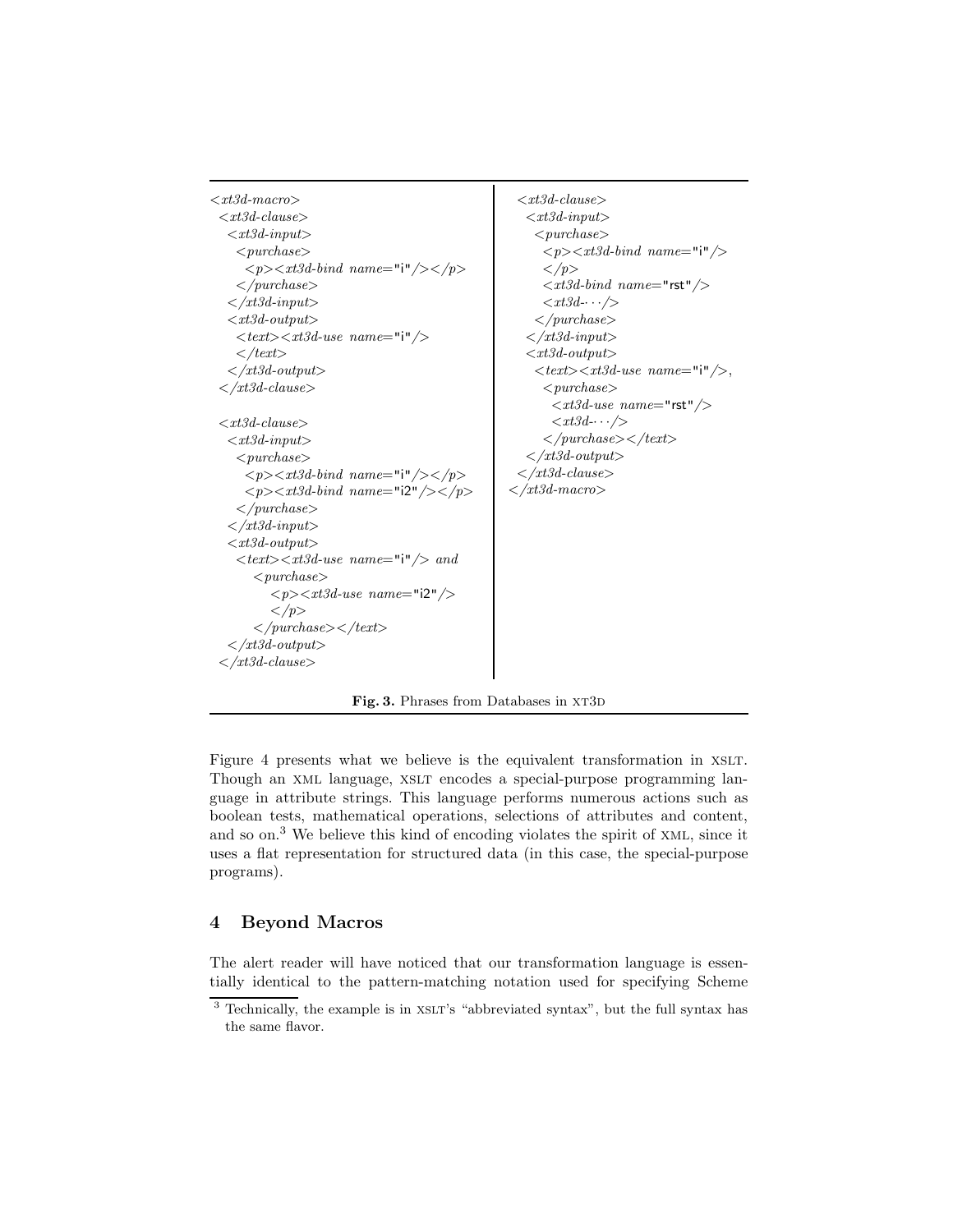```
\langle xsl:template \; match = "purehase" \rangle\langle xsl:choose \rangle\langle xsl:when \ test = "last() = 1" \rangle\langle xsl:text\rangle\langle xsl:apply\text{-}templates/\rangle\langle /xsl:text\rangle\langle xsl: when \rangle<xsl:when test="last()=2">
      \langle xsl:text\rangle\langle xsl:apply\text{-}template \ select="p(1)"/\rangleand
        \langle xsl:apply\text{-}template \ select="p(2)"\rangle\langle xsl:text\rangle\langle xsl: when \rangle\langle xsl:otherwise\rangle\langle xsl:call-template \ name="lrgr" \rangle\langle xsl:with\text{-}param name="len"
                                   select="last()"\langle xsl:with\text{-}param \ name="curr"select="1"\langle xsl:call-template \rangle\langle xsl:otherwise\rangle\langle xsl:choose\rangle\langle xsl:template \rangle\langle xsl:template \; select = "p" \rangle\langle xsl:apply\text{-}templates/\rangle\langle xsl:template \rangle\langle xsl: whenand
```

```
\langle xsl:template \ name="lrrr" \rangle\langle xsl:param name="len"\langle \rangle\langle xsl:param name="curr"\langle \rangle\langle xsl:choose\rangletest="text{curr } \<lt; (len -2)">
     <xsl:text>\langle xsl:apply\text{-}templateselect="p(curr)"/>,\langle xsl:call\text{-}template \ name="lrrr" \rangle\langle xsl:with\text{-}paramname="len" select="len"\langle xsl:with\text{-}paramname="cur"select="curr+1"\langle xsl:call-template \rangle\langle xsl:text\rangle\langle xsl: when \rangle<xsl:otherwise>\langle xsl:text \rangle\langle xsl:apply\text{-}templateselect="p(curr)"/>\langle xsl:apply\text{-}templateselect="p(\textsf{last})"\langle xsl:text\rangle\langle xsl:otherwise\rangle\langle xsl:choose\rangle\langle xsl:template \rangle
```
Fig. 4. Phrases from Databases in XSLT

macros [11]. The last example above, for instance, is a straightforward extension to the traditional **and** macro used in Scheme implementations.

Macros work by repeated expansion. The macro processor scans the source term for the outermost use of a macro. It expands this term and recurs on the generated source. Expansion stops when there are no macro uses left. While this is convenient for simple specifications, it denies the user control of what to expand. It also presumes that the generated terms will be in the same language as the source, preventing transformations from one language to another.

Our implementation of XT3D is built atop McMICMAC [15], a sophisticated macro system for Scheme. The McMicMac macro expander provides a complement to macros called *micros*. In a micro, all terms in the output pattern are left unexpanded unless the micro's author explicitly chooses to expand them. Thus programmers can construct terms in a destination language that is distinct from the source language, while recursively processing source sub-terms within the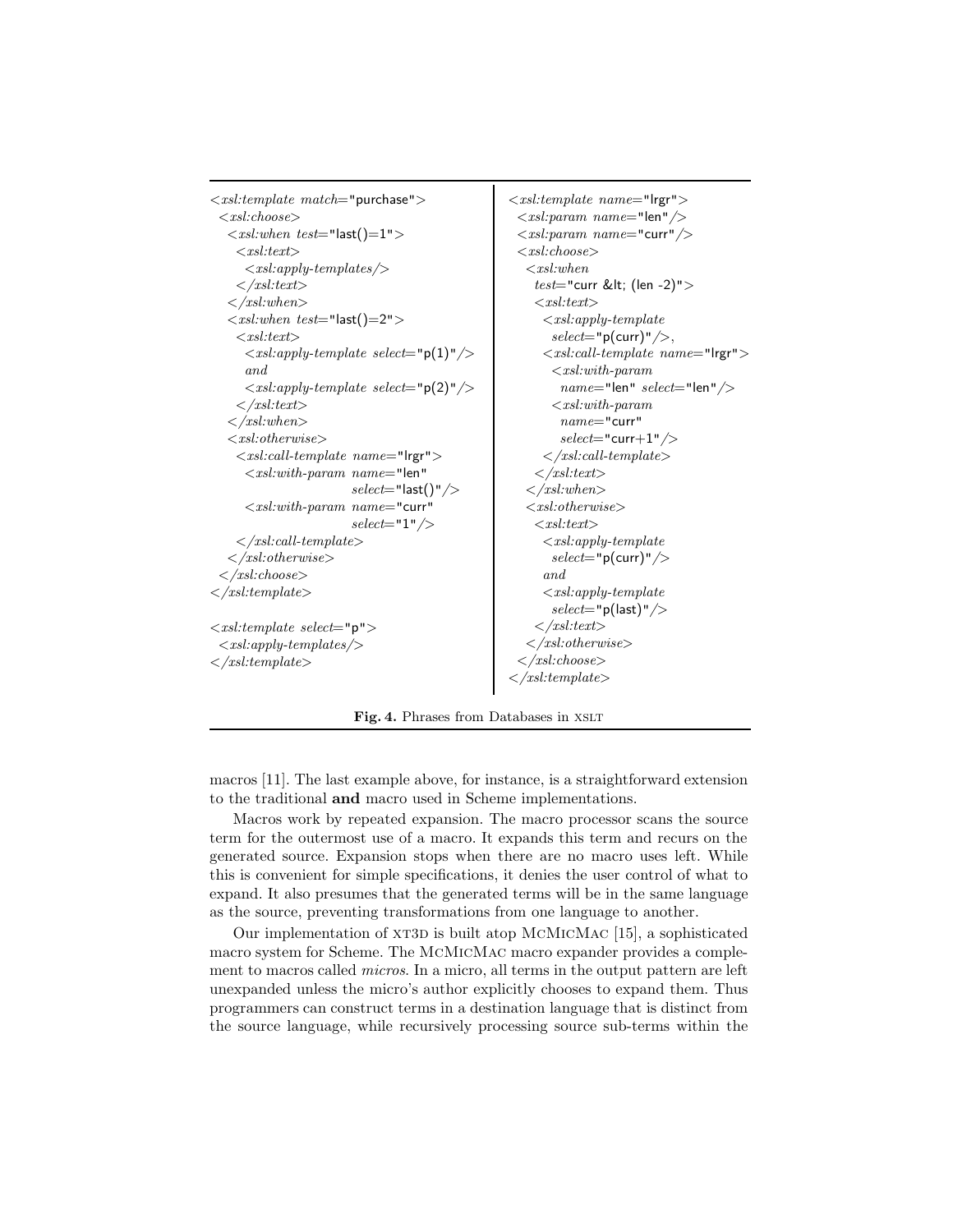```
\langle x t 3d-micro\rangle\langle xt3d-clause\rangle\langle x t 3d-input\rangle<doc>\langlechapter>\langle p \rangle \langle x t 3d-bind name="text"/>
            \langle p \rangle \langle x t 3 d \rangle ... \langle p \rangle\langle/chapter>
       \langle /doc>
     \langle \angle x t 3d-input\rangle
```


Fig. 5. Sample XT3D Micro

partially constructed output. In XT3D, the primitive  $xt3d$ -expand triggers recursive expansion, while *xt3d-pattern* expands its contained pattern in the pattern environment generated from the input pattern. Everything outside these terms in the output is assumed to be in the target language, and is therefore neither macro- nor pattern-expanded.

Figure 5 presents an XT3D micro. It converts a document language into XSL formatting objects. The salient portion is the boxed term in the output pattern. Everything outside the box is treated literally, and is thus immune to the expansion rules of the source language. (In principle, therefore, the macros in the preceding section should really have been micros. They work by accident, relying on the lack of overlap between the source and target languages.) In the boxed term, *xt3d-expand* further expands the body, which is still in the source language. The body can be an arbitrarily complex pattern that includes *xt3d-*···.

For example, an input and its expansion after one step are

```
<doc>\langlechapter><br>Y<sub>p</sub> > Veni.<p><\!\!p\!\!>Vidi.<\!\!/p\!\!><\!\!p\!\!>Vici.<\!\!/p\!\!>\langle/chapter>
\langledoc>=⇒
```


</fo:queue>  $\langle$  /fo:basic-page-sequence>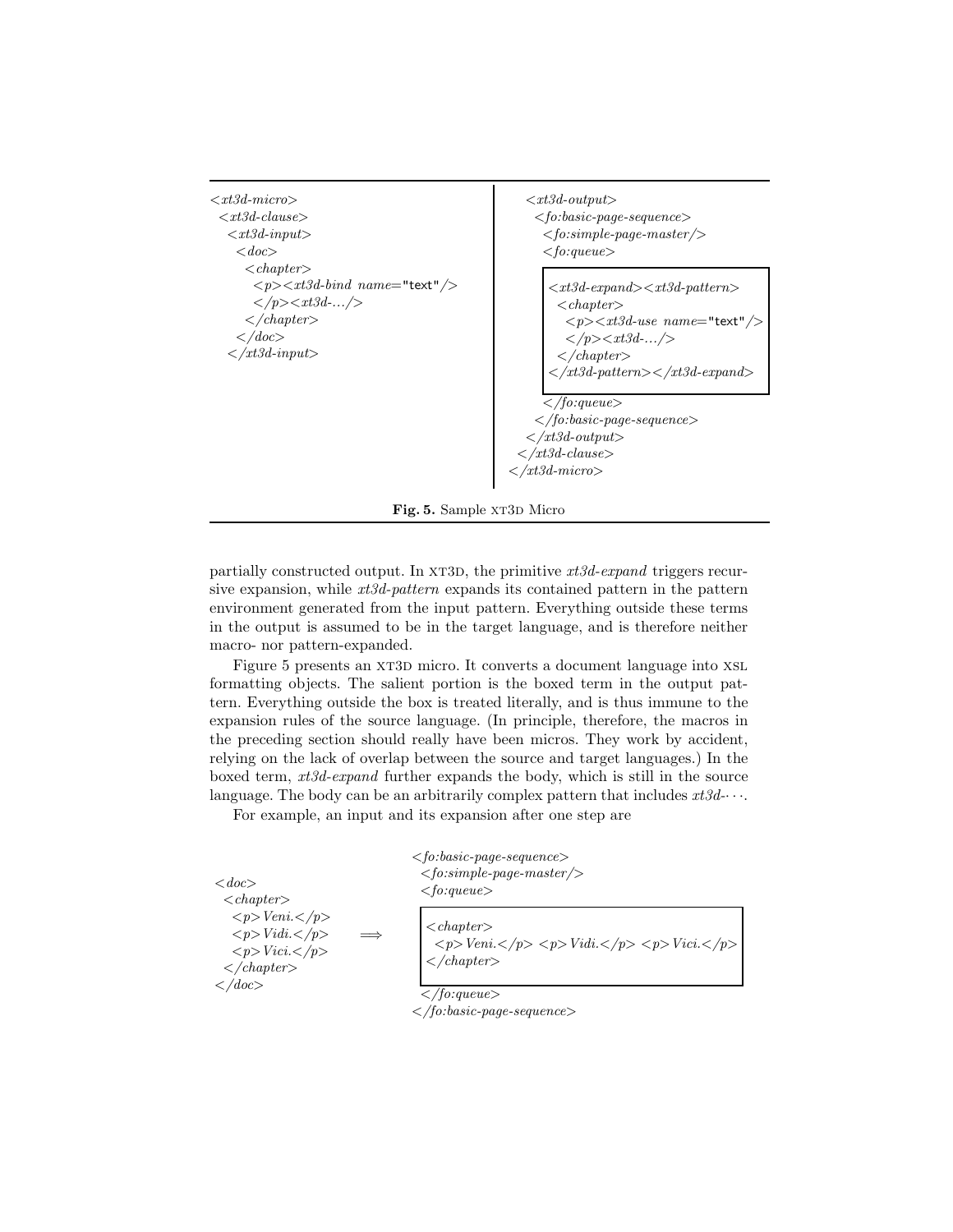The boxed term in the expansion represents the element that is about to be expanded again. The surrounding elements are in the target language, so they are not subject to the rules of expansion for the document description language.

## **5 Processing** xml **Data in General-Purpose Languages**

In this section, we outline how we can import xml data into a general-purpose language (in our case, Scheme) for processing. We accomplish this using several hundred lines of XT3D transformations. As a case study, this illustrates:

- 1. how to automate typeful embeddings of xml schemas into programming languages,
- 2. how XT3D facilitates this embedding, and,
- 3. the xml support we have built for Scheme.

This library therefore accomplishes similar ends as Wallace and Runciman's system [18], but does so as a consequence of our primitives rather than as an end in itself.

The library consists of three families of XT3D transformers, each of which converts (restricted) xml schemas into Scheme programs:

- 1. The first phase converts xml schemas into corresponding Scheme structure definitions (which introduce new types) using MzScheme's **define-struct** facility [8].
- 2. The second phase generates a family of *builders*, one per element type. A builder is a Scheme procedure that consumes an xml element of an expected type, validates it, and produces an instance of the structure corresponding to that type (defined in the first phase).
- 3. The third phase generates *walker* generators. Walkers are procedures that consume instances of the structures defined in the first phase. The walker traverses each field of the structure using the walker for the type of that field. It then combines the results from these traversals using a procedure that the programmer supplies to the walker generator. This relieves the programmer of having to know the names of the fields or access them explicitly.

These transformations therefore automate the creation of validators, and enable a programmer to process xml data in a type-driven manner.

The preceding text discusses xt3d generating Scheme code, but Scheme is not an xml language, and xt3d can only generate xml terms. We have therefore defined an xml language, XScheme, to represent Scheme programs. Our xml library enriches our Scheme implementation with a reader that accepts XScheme programs in addition to those written in traditional Scheme syntax.

As an example of putting these transformations to work, consider this schema of geometric shapes (which we restrict to two element types for brevity):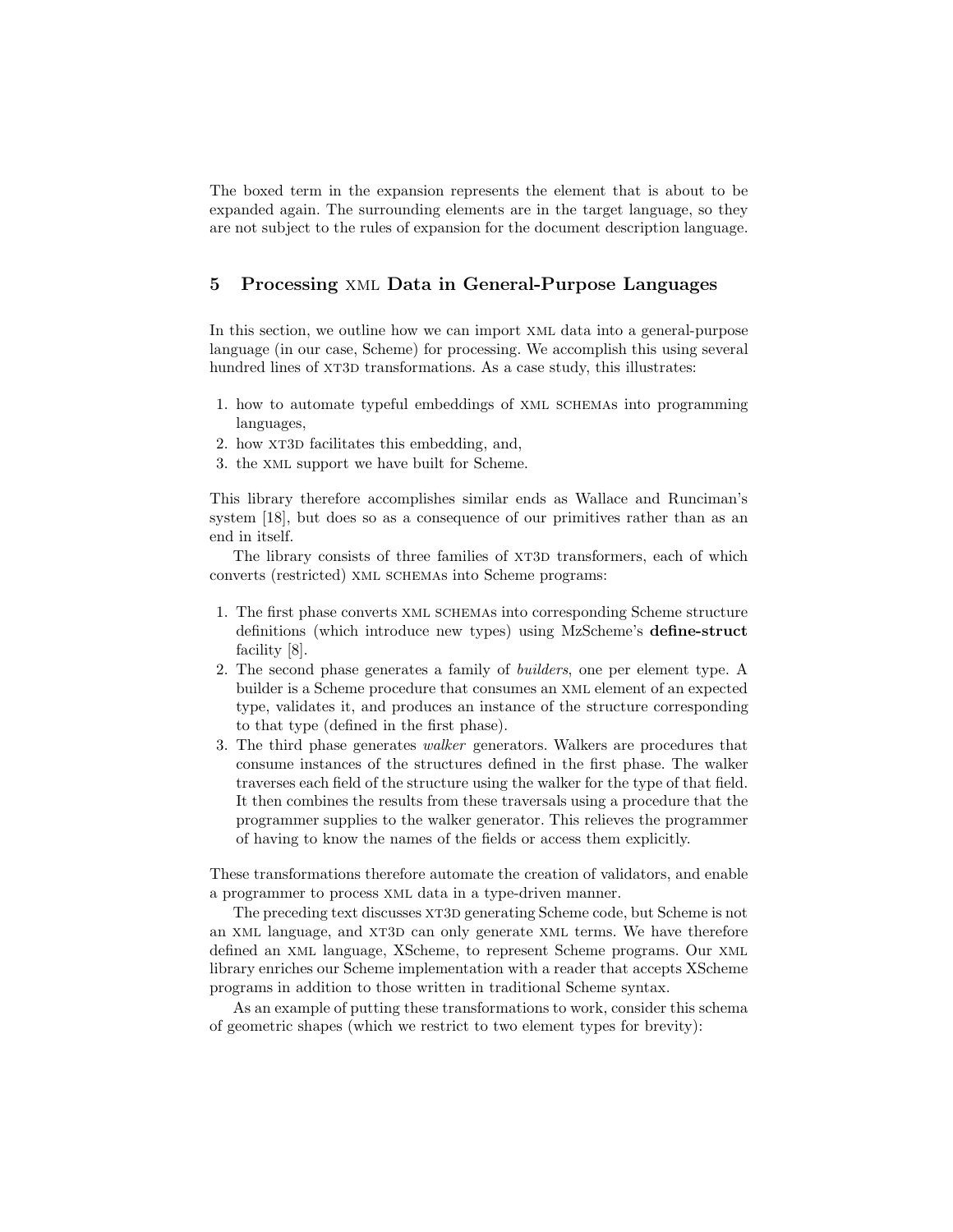```
\leq elementType\ name="rectangle"\langle sequence \rangle\leqelementTypeRef name="point"/>
 \langle/sequence\rangle\lt{attrDecl} name="wd"
             required="true"/\langle attrDecl name="ht"
             required="true"/>
\langleelementType>\leq elementType\ name="point"\langle \textit{sequence} \rangle\lt{attrDecl} name="x"
                                                                   required="true" /\lt{attrDecl} name="y"
                                                                  required="true"/\langleelementType>
```
A programmer can render data in this format to the screen using the following Scheme code:

```
;; walk-rectangle : Rectangle → void
(define walk-rectangle
  (gen-walk-rectangle
     (lambda (attrs center-walker )
        (let∗ ((center (center-walker))
                 (center-x (car center))
                 (center-y (cdr center))
                 (wd (attr \rightarrow num 'wd attrs))(ht (attr \rightarrow num 'ht (attr))
            (lambda (canvas)
               (draw-rectangle canvas
                 (- center-x (\text{}/ wd 2))
                  ( – \emph{center-y} (\textit{/ ht 2}))wd(h(t))))))\gamma;; walk-point : Point \longrightarrow (cons Nat Nat)
                                                           (define walk-point
                                                              (gen-walk-point
                                                               (lambda (attrs)
                                                                  (cons (attr\rightarrow num \; 'x \; attrs))(\textit{attr}\rightarrow \textit{num} \text{ 'y } \textit{attrs}))))
```
The procedure *gen-walk-rectangle* creates a thunk that, when invoked, applies *walk-point* to the point in the rectangle type. It provides this thunk as the value for the parameter named *center-walker*. The xt3D transformations generate the procedure *gen-walk-rectangle* and other supporting routines. The programmer needs to write only a few lines of scaffolding to read in the data and validate them using the generated builders. Due to paucity of space, we cannot present more details here.

This example is reminiscent of *polytypic* programming [2, 10, 16]. Polytypic programs, at least in the style of PolyP [10], typically consume a type constructor and return functions that manipulate values of that type. They can, for instance, generate maps, folds and other traversals that operate over a wide variety of types. Similarly, our third phase consumes a schema, which is essentially a type declaration for the values that are generated by the builders, and produces simple traversals over this class of values.

The preceding operations could have been performed on any (restricted) schema. We have also applied them to the schema for the XScheme language itself. This generates Scheme code which programmers can employ to manipulate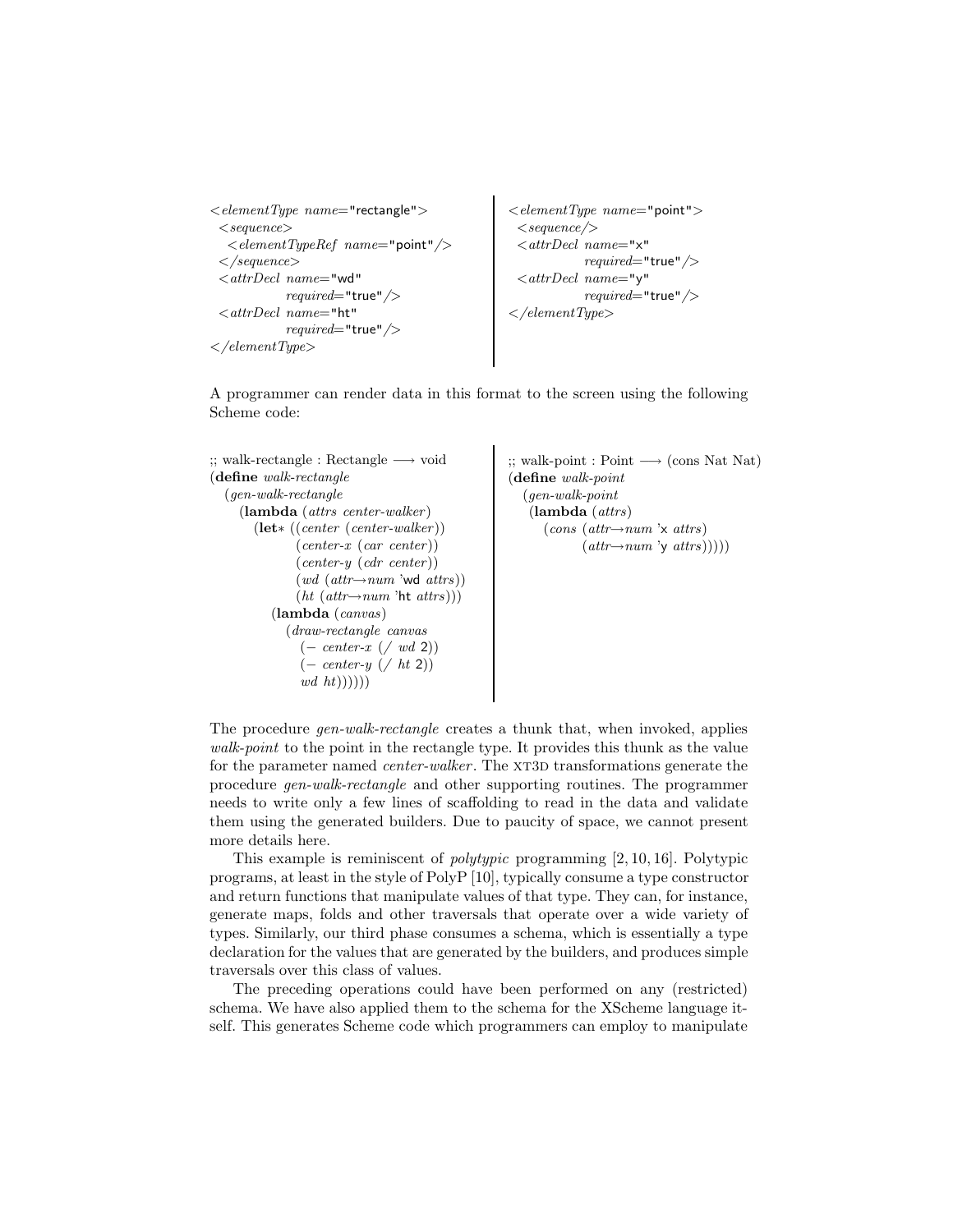XScheme documents (i.e., programs) as Scheme values. Examples of such applications include interpreters, compilers and analysis engines. Languages that lack Scheme's syntactic simplicity can use such a library to simplify the transmission and processing of programs.

### **6 Implementation Details and Status**

xt3d is part of the evolving xml library for the MzScheme [8] implementation of Scheme. We have tested all the examples in this paper using our library. The library exploits the similarity between xml elements and Scheme s-expressions. xml elements differ from s-expressions primarily in that they consist of two distinguished parts: attributes and content. We embed xml elements into sexpressions by requiring all target s-expressions to have the form

 $(taq \ ( (attribute \ value) \dots) \ element \dots)$ 

where *tag* is the name of the element. In our implementation, the attributes are sorted alphabetically to yield a canonical representation. We refer to such s-expressions as *x-expressions*.

Our library contains a reader that transforms xml source into x-expressions. It also includes two x-expression transformers: one that converts x-expressions representing XScheme into conventional Scheme syntax, and another that transforms x-expressions representing xt3d macro and micro definitions into McMic-Mac declarations.

The reader that generates x-expressions also maintains source location information for each term. It uses the source locations to generate special-purpose structures rather than conventional Scheme lists. McMicMac processes these enriched structures and uses them to perform source-correlation and sourcetracking [14]. These are especially useful for determining the loci of errors.

Unlike some other toolkits, our library does not provide intrinsic support for any document type definition languages. Instead, we employ transformations, such as those described in section 5, to generate validators. This is a serendipitous consequence of the tools that comprise our library. Since MzScheme offers a rich target language for embedding, we expect to handle other document type definition standards such as sox [5] in a similar manner.

Our library will continue to grow. For instance, the transformations that generate code from schemas (section 5) place some restrictions on the content of the schema. This is partially because our implementation is still in the prototype phase, but is also allied to our proposal (under preparation) for more extensible schemas. For the same reasons, transformations do not interact properly with xml namespaces. Also, our specifications become unwieldy for elements with several optional attributes.

## **7 Related Work**

xt3d draws on a rich pedigree of Lisp and Scheme macro systems. The most influential of these is Kohlbecker and Wand's *macro-by-example* [13]. It also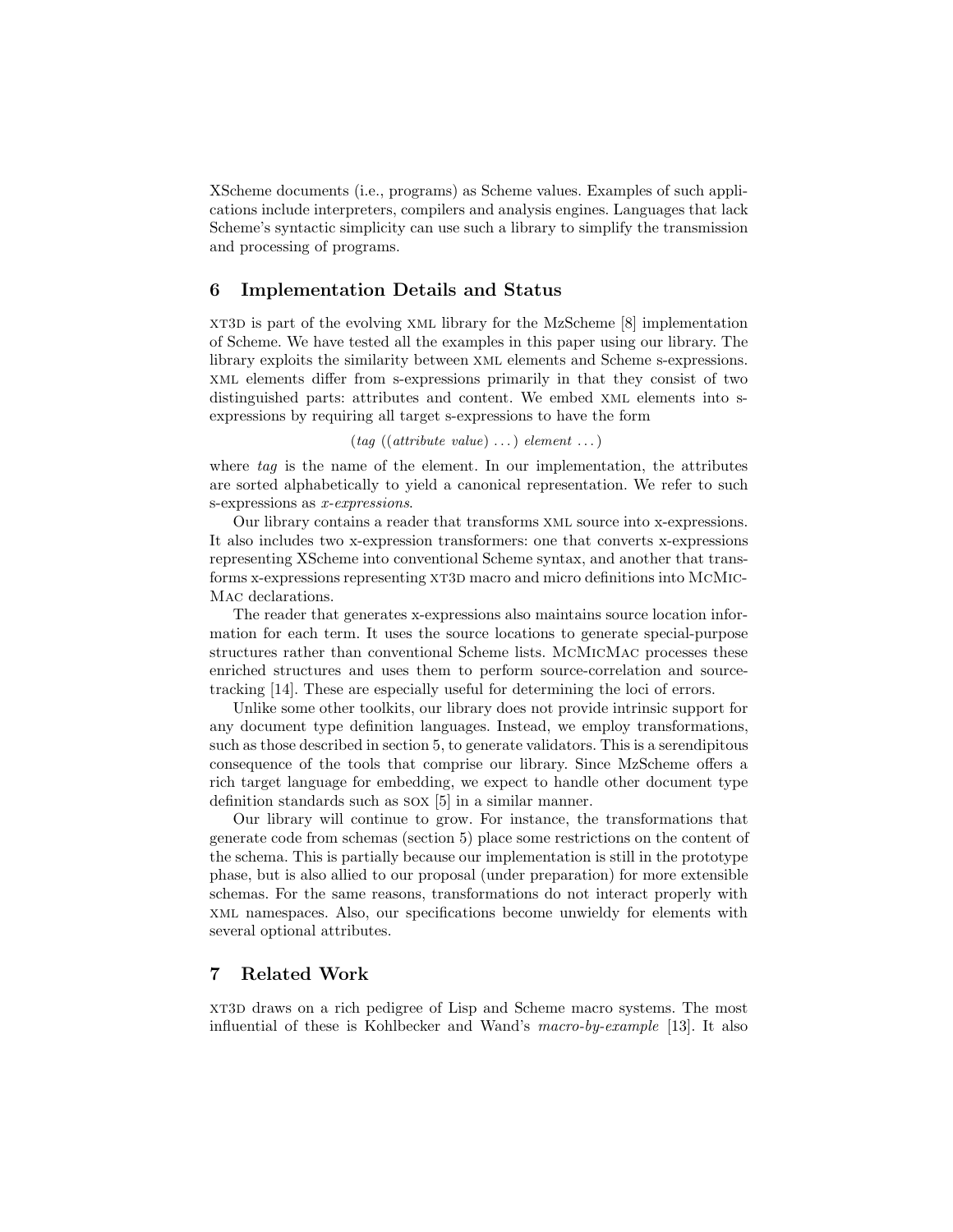exploits the source correlation feature first described by Dybvig, et al. [7] and the micros of McMicMac [15]. Kohlbecker and Wand also provided a semantics for their transformation system, which can be used to formalize  $XT3D's$  transformers.

Several functional and declarative languages provide a pattern matching notation over values. By converting xml documents into structured values in these languages, programmers can exploit the built-in pattern matchers and constructor syntax to define transformers. This would, however, force the average user to learn the base language and contend with its peculiarities. In particular, small mistakes could trigger unexpected interactions with the base language. (One way to address this shortcoming is to use language levels [15].) In a declarative vein, we have recently come across a tool named PatML [9] which generates xml documents via pattern-matching, but have not been able to evaluate it.

The leading proposal for XML transformations is currently XSLT. It is difficult to compare XSLT and XT3D since XSLT is under constant revision, and is only partially formalized [17]. There are several subtle differences in the way XSLT and xt3d match and transform elements, with each having some strengths over the other. In the final analysis, we believe both styles serve useful ends. We would ideally like to see a synthesis of these styles so that simple tasks remain easy, while complex ones require more effort. We do find it unfortunate that XSLT uses strings to represent so much of its transformation language, since this inhibits the effective use of XML transformers to construct and process XSLT specifications themselves.

#### **8 Summary and Future Work**

We have designed and implemented XT3D, a transformation system for XML. The heart of XT3D is a simple declarative language for describing transformations that saves users from the burden of needing conventional programming experience. In particular, users need to know little more than the structure of the expected inputs and desired outputs. It should therefore be especially useful as xml is used by audiences with decreasing technical sophistication. Meanwhile, experts can exploit xt3d's advanced features to write sophisticated tools such as compilers and polytypic programs. This paper presents several such examples, which we believe belong in a benchmark for xml transformation tools.

xt3d must reflect the features and norms of xml. Since xml is constantly evolving, XT3D is very much a work in progress. Future work on XT3D can take several directions. First, it must support features like namespaces. Second, it can benefit greatly from primitives such as those provided by XSLT. XT3D also suggests shortcomings in and improvements to xml, such as information to create *hygienic* [12] transformers. We expect such work will expose ideas from functional and declarative languages to much broader audiences.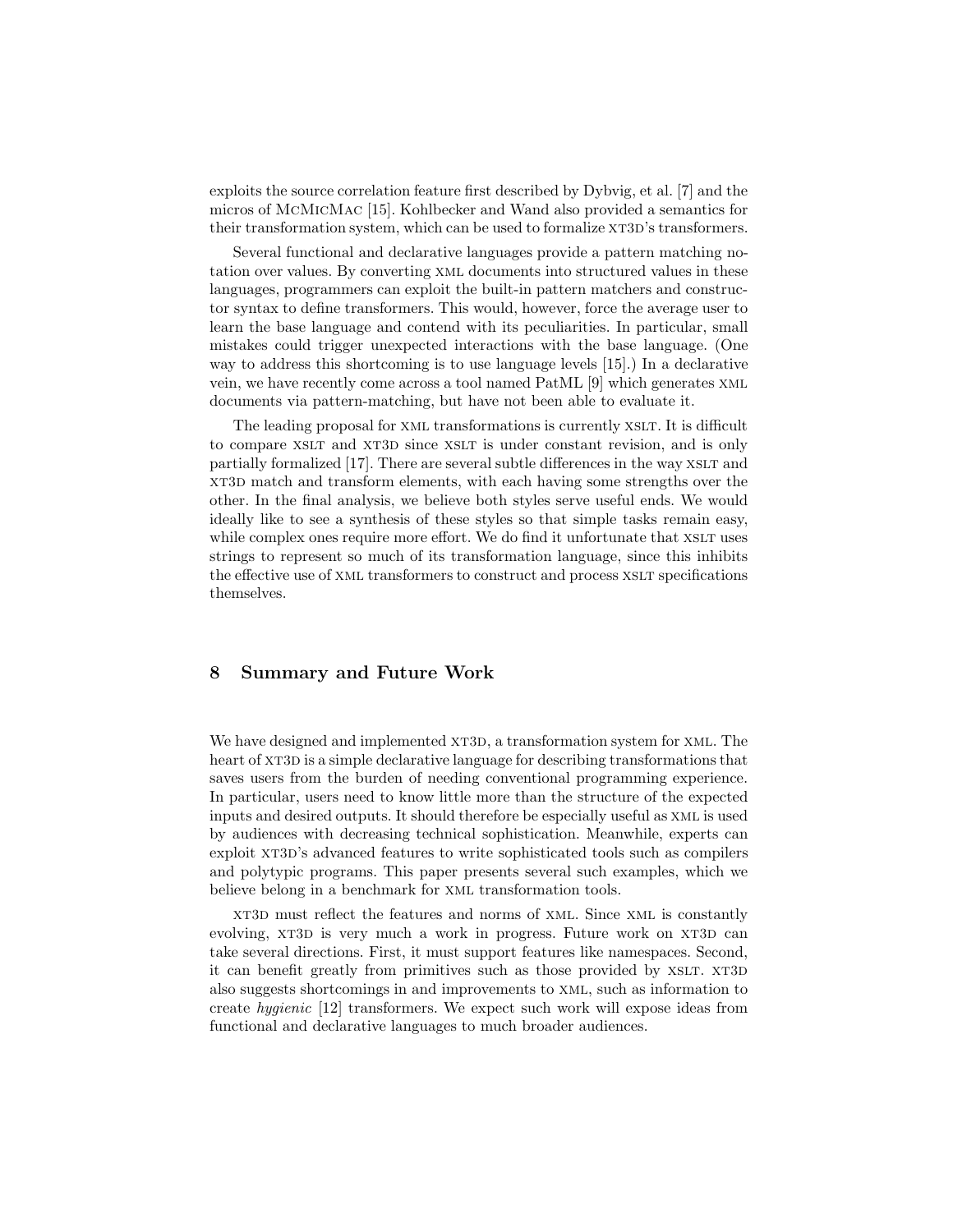#### **Acknowledgements**

The authors thank Matthias Felleisen for suggestions, support, and critiques of drafts. We also thank the anonymous referees for their comments. The first author thanks Phil Wadler for useful exchanges.

### **References**

- 1. Beech, D., S. Lawrence, M. Maloney, N. Mendelsohn and H. S. Thompson. XML Schema part 1: Structures. Technical report, World Wide Web Consortium, September 1999.
- 2. Bellé, G., C. B. Jay and E. Moggi. Functorial ML. In International Symposium on Programming Languages: Implementations, Logics, and Programs, pages 32–46, 1996.
- 3. Bray, T., J. Paoli and C. Sperberg-McQueen. Extensible markup language XML. Technical report, World Wide Web Consortium, Feburary 1998. Version 1.0.
- 4. Clark, J. XSL transformations. Technical report, World Wide Web Consortium, October 1999. Version 1.0.
- 5. Davidson, A., M. Fuchs, M. Hedin, M. Jain, J. Koistinen, C. Lloyd, M. Maloney and K. Schwarzhof. Schema for object-oriented XML. Technical report, World Wide Web Consortium, July 1999. Version 2.0.
- 6. Deach, S. Extensible Stylesheet Language XSL specification. Technical report, World Wide Web Consortium, April 1999.
- 7. Dybvig, R. K., R. Hieb and C. Bruggeman. Syntactic abstraction in Scheme. Lisp and Symbolic Computation, 5(4):295–326, December 1993.
- 8. Flatt, M. PLT MzScheme: Language manual. Technical Report TR97-280, Rice University, 1997.
- 9. International Business Machines. PatML. Web document: http://www.alphaWorks.ibm.com/formula/patml/.
- 10. Jansson, P. and J. Jeuring. PolyP a polytypic programming language extension. In ACM SIGPLAN-SIGACT Symposium on Principles of Programming Languages, pages 470–482, 1997.
- 11. Kelsey, R., W. Clinger and J. Rees. Revised<sup>5</sup> report on the algorithmic language Scheme. ACM SIGPLAN Notices, 33(9), October 1998.
- 12. Kohlbecker, E. E., D. P. Friedman, M. Felleisen and B. F. Duba. Hygienic macro expansion. In ACM Symposium on Lisp and Functional Programming, pages 151– 161, 1986.
- 13. Kohlbecker, E. E. and M. Wand. Macros-by-example: Deriving syntactic transformations from their specifications. In ACM SIGPLAN-SIGACT Symposium on Principles of Programming Languages, pages 77–84, 1987.
- 14. Krishnamurthi, S., Y.-D. Erlich and M. Felleisen. Expressing structural properties as language constructs. In European Symposium on Programming, number 1576 in Lecture Notes in Computer Science, pages 258–272, March 1999.
- 15. Krishnamurthi, S., M. Felleisen and B. F. Duba. From macros to reusable generative programming. In International Symposium on Generative and Component-Based Software Engineering, number 1799 in Lecture Notes in Computer Science, pages 105–120, September 1999.
- 16. Meertens, L. Calculate polytypically! In International Symposium on Programming Languages: Implementations, Logics, and Programs, 1996.